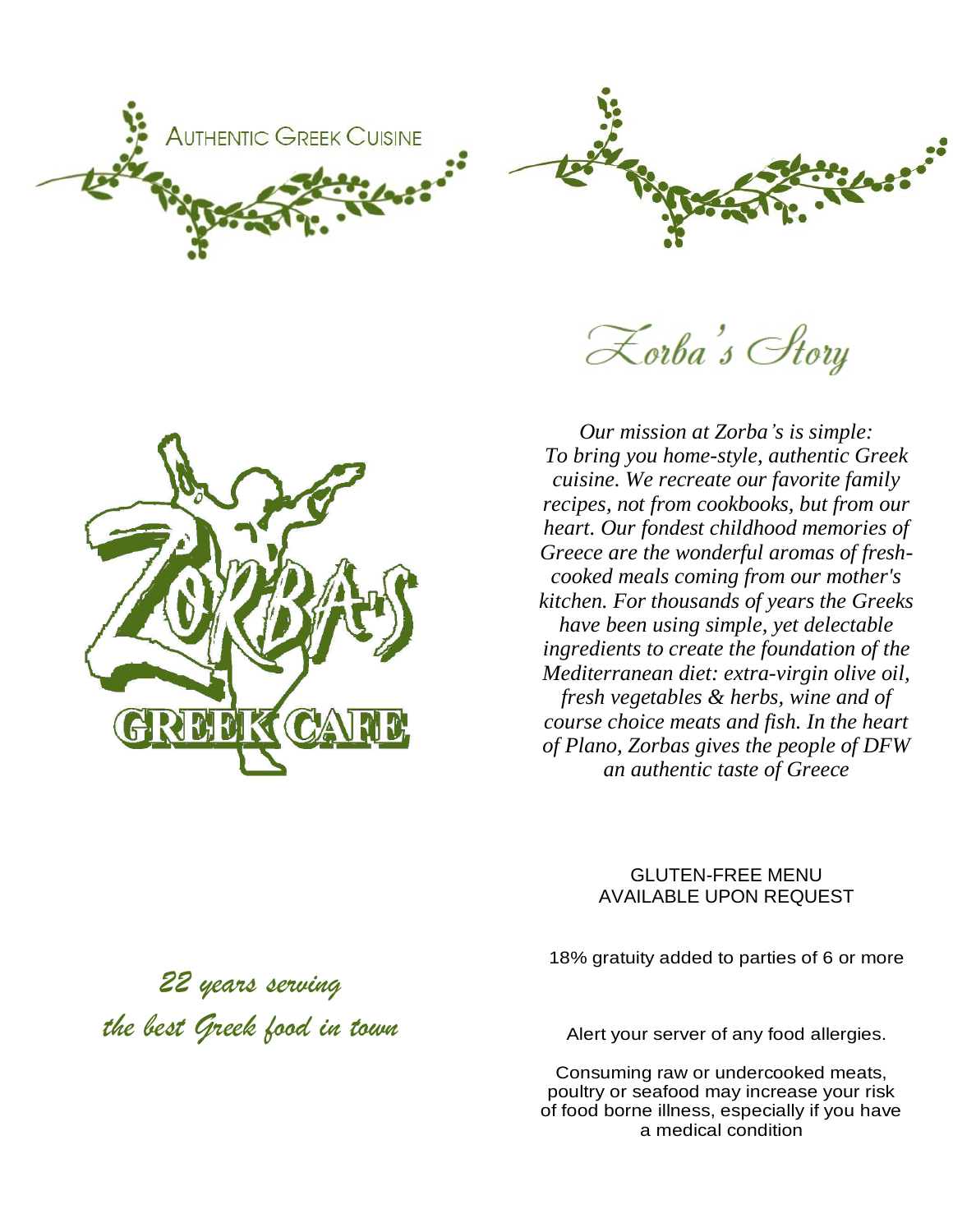*Appetizers* 

## **SALONIKA PEPPER**

A Poblano pepper, stuffed with chicken, tomatoes, melted feta and Graviera cheeses

## **SAGANAKI**

A mild Greek cheese flamed at table side, served with Pita

## **SPANAKOPITA**

Spinach and feta cheese stuffed in layers of phyllo and baked to perfection

## **FETA & OLIVES**

Feta cheese and Kalamata olives, drizzled with olive oil, served with pita

## **DOLMADES**

Grape leaves, stuffed with seasoned ground beef and rice, topped with Avgolemono sauce

## **DOLMAS YALANTZI**

Rice-stuffed grape leaves. Served with tzatziki

#### **CALAMARI**

Lightly breaded and fried, served with Zorba's spicy tomato sauce

### **OCTAPODI**

Tender marinated octopus, flame broiled, with oregano, olive oil and red wine vinaigrette

## **FRIED ZUCCHINI**

Zucchini slices dredged in flour, fried until golden brown. Served with tzatziki

#### **LOUKANIKO**

Pork sausage with red roasted peppers

*Soups* 

*Prepared Daily*

### **AVGOLEMONO**

A classic Greek soup made with chicken broth, lemon, egg and rice

## **TRADITIONAL GREEK LENTIL SOUP**

*Spreads* 

*Served with Pita*

**TRIO** Choose any three spreads

**HUMMUS** Pureed Garbanzo beans, garlic, tahini

**TZATZIKI** Fresh yogurt, shredded cucumber, garlic

**TIROKAFTERI** Whipped feta cheese, red & hot peppers

**MELITZANOSALATA** Roasted eggplant, pureed with fresh garlic

**TARAMOSALATA** Whipped potatoes with a hint of Cod roe

**PATZARIA & SKORDALIA** Garlic spread served with fresh beets

# *Salads*

*Add a souvlaki to any vegetarian salad. Pork ,Chicken , Lamb* 

#### **GREEK SALAD**

Romaine and iceberg lettuce, tomatoes, cucumbers, bell peppers, Kalamata olives, feta, onions, pepperoncini, home dressing

#### **GREEK VILLAGE SALAD**

Tomatoes, cucumbers, green peppers, Kalamata olives, pepperoncini, onions, feta. Tossed with olive oil and red wine vinegar

#### **SANTORINI SALAD**

Fresh baby spinach, tomatoes, mushrooms sautéed with red wine and olive oil, feta cheese, oregano, walnuts, balsamic vinegar

**GYROS SALAD** Greek salad, original gyros, tzatziki, pita

**CHICKEN GYROS SALAD** Greek salad, chicken gyros, tzatziki, pita

#### **GREEK SALAD w/ CHICKEN BREAST**

Romaine and iceberg lettuce, tomatoes, cucumbers, bell peppers, Kalamata olives, feta, onions, pepperoncini, flame broiled chicken breast, tzatziki & pita